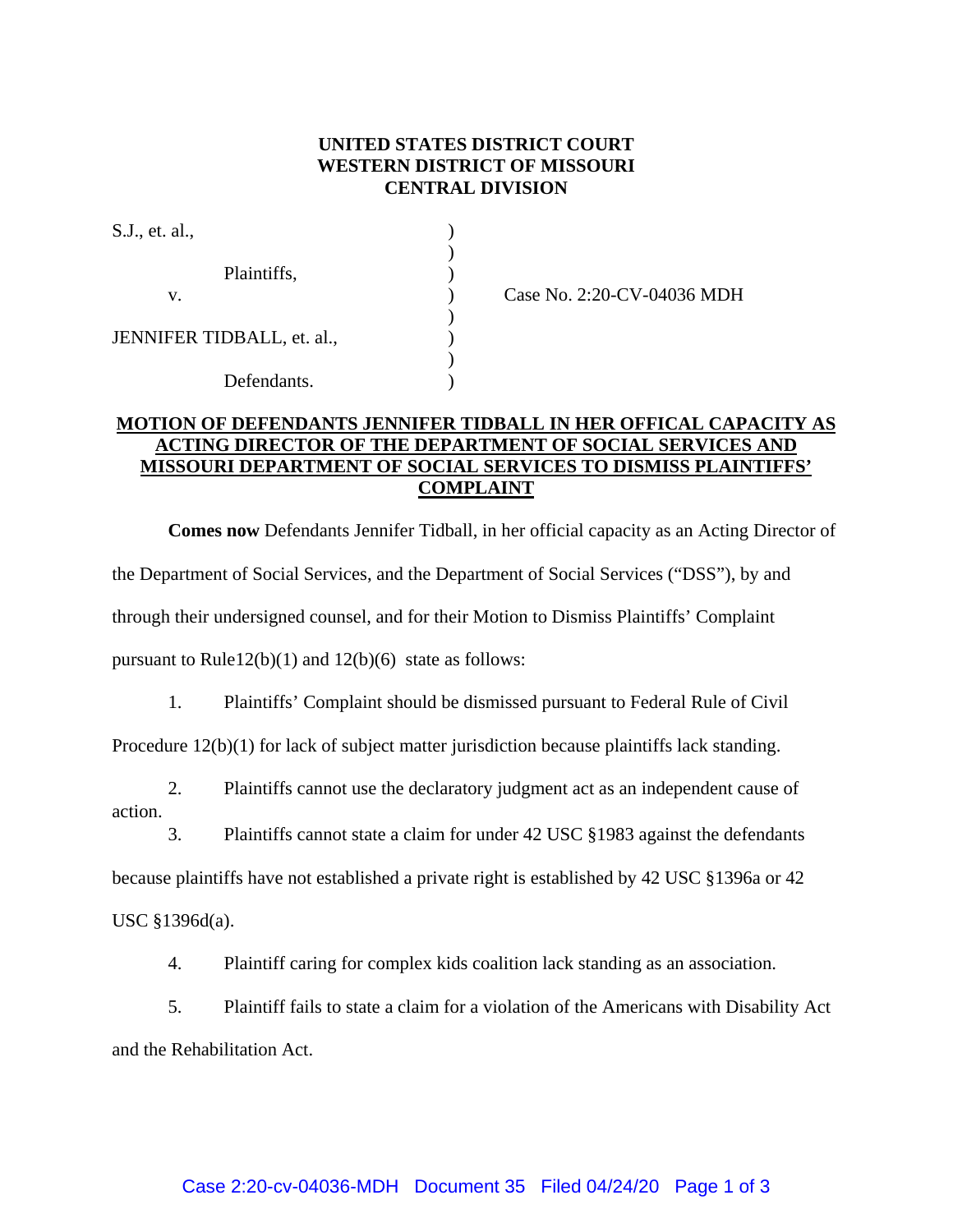Defendants file herewith their Memorandum in Support of this Motion to Dismiss which is incorporated herein by reference.

Wherefore, all of Plaintiffs claims against Defendant Tidball, in her official capacity as an Acting Director of the Department of Social Services, and the Department of Social Services should be dismissed.

Respectfully submitted,

### **ERIC S. SCHMITT** Attorney General

/s/ Mary L. Reitz Mary L. Reitz #37372 Assistant Attorney General P.O. Box 899 Jefferson City, MO 65102 Phone: 573-751-9692 Fax: (573) 751-9456 Email: Mary.Reitz@ago.mo.gov

## **ATTORNEYS FOR DEFENDANTS**